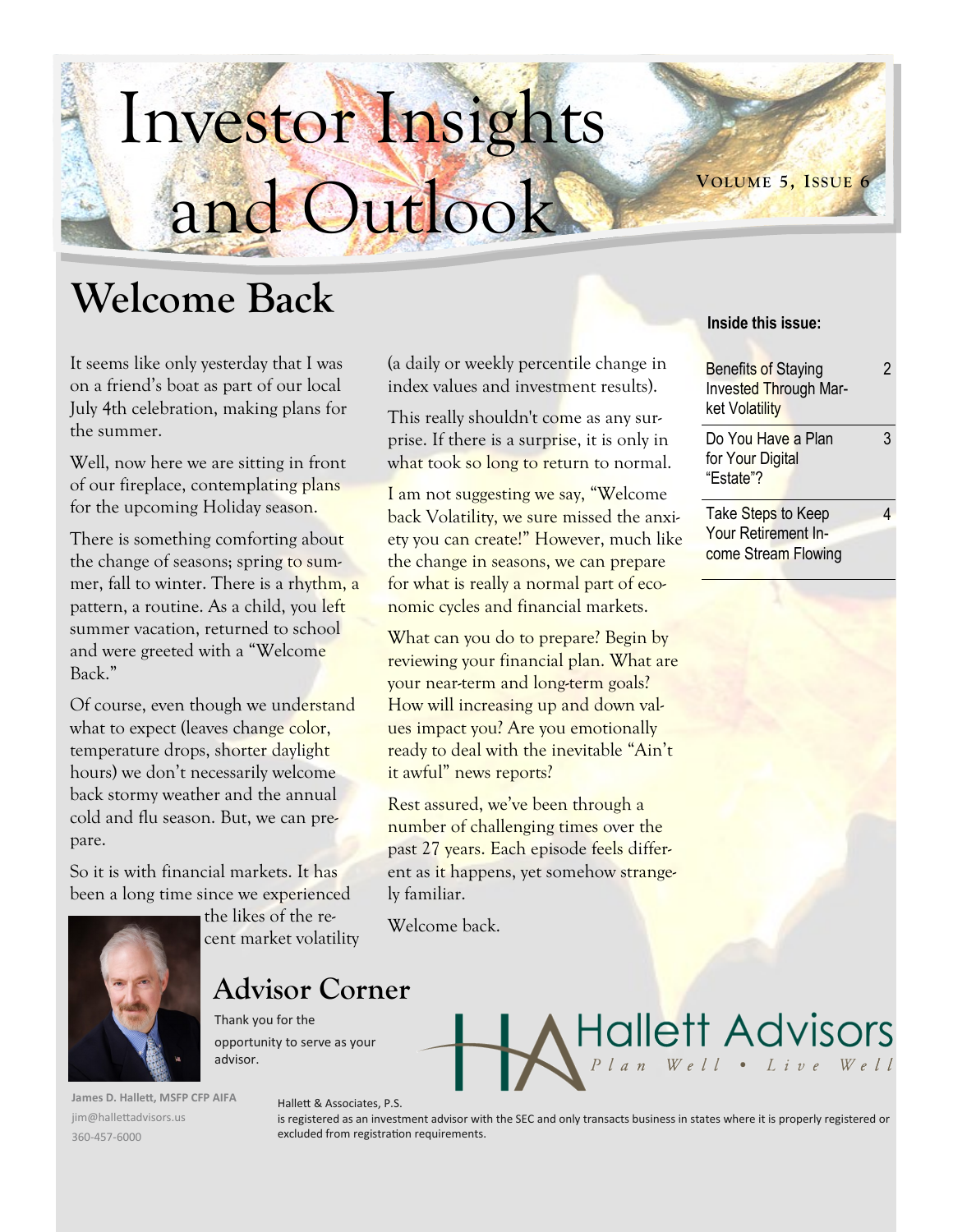## **Benefits of Staying Invested Through Market Volatility**

The recent market volatility has investors questioning, "Are stocks still a good investment?" It's a good question, and one way to address this issue is to look at the recent 2007–2009 market crash. Investors who bailed out of the stock market following the significant decline and moved their money to the safety of cash would be quite disappointed to learn that the stock market, in fact, recovered significantly.

The bar graph below illustrates the value of a \$100,000 investment in the stock market at the end of October 2007 (when the downturn began). Over the next several quarters, this \$100,000 investment declined significantly, and by February 2009 (the trough date) was down to \$49,051, a 51% decline. If an investor panicked and exited the stock market to invest the remainder (\$49,051) in Treasury bills (proxy for cash), here's what would have happened.

chosen to illustrate two concepts: (1) investing right before a significant market downturn and (2) the contrast between exiting the stock market and staying invested during a recovery. The exact timeline of the downturnrecovery is as follows: October 2007 (peak before the downturn), February 2009 (trough), March 2012 (recovery).

*Past performance is no guarantee of future results. Returns and principal invested in stocks are not guaranteed. Treasury bills are guaranteed by the full faith and credit of the United States government as to the timely payment of principal and interest. Stocks are not guaranteed and have been more volatile than bonds or cash. Holding a portfolio of securities for the long term does not ensure a profitable outcome and investing in securities always involves risk of loss.*

The bottom graph illustrates the growth of the \$49,051 investment in both the stock March 2009. The difference in the ending wealth values of the two investments is considerable. If an investor remained invested in the stock market, the ending value of the investment would be \$103,333. If the same investor exited the market at the bottom to invest in Treasury bills, the ending value of the investment would be only \$49,201. While exiting the market during a downward spiral may mean avoiding down days, it also means missing days when the market bounces back. While all recoveries may not yield the same results, investors may be well advised to stick with a longterm approach to investing.

The beginning investment time period of October 2007 was





The stock market is represented by the Standard & Poor's 500®, which is an unmanaged group of securities and considered to be representative of the U.S. stock market in general. Cash is represented by the 30-day U.S. Treasury bill. An investment cannot be made directly in an index. The data assumes reinvestment of income and does not account for taxes or transaction costs.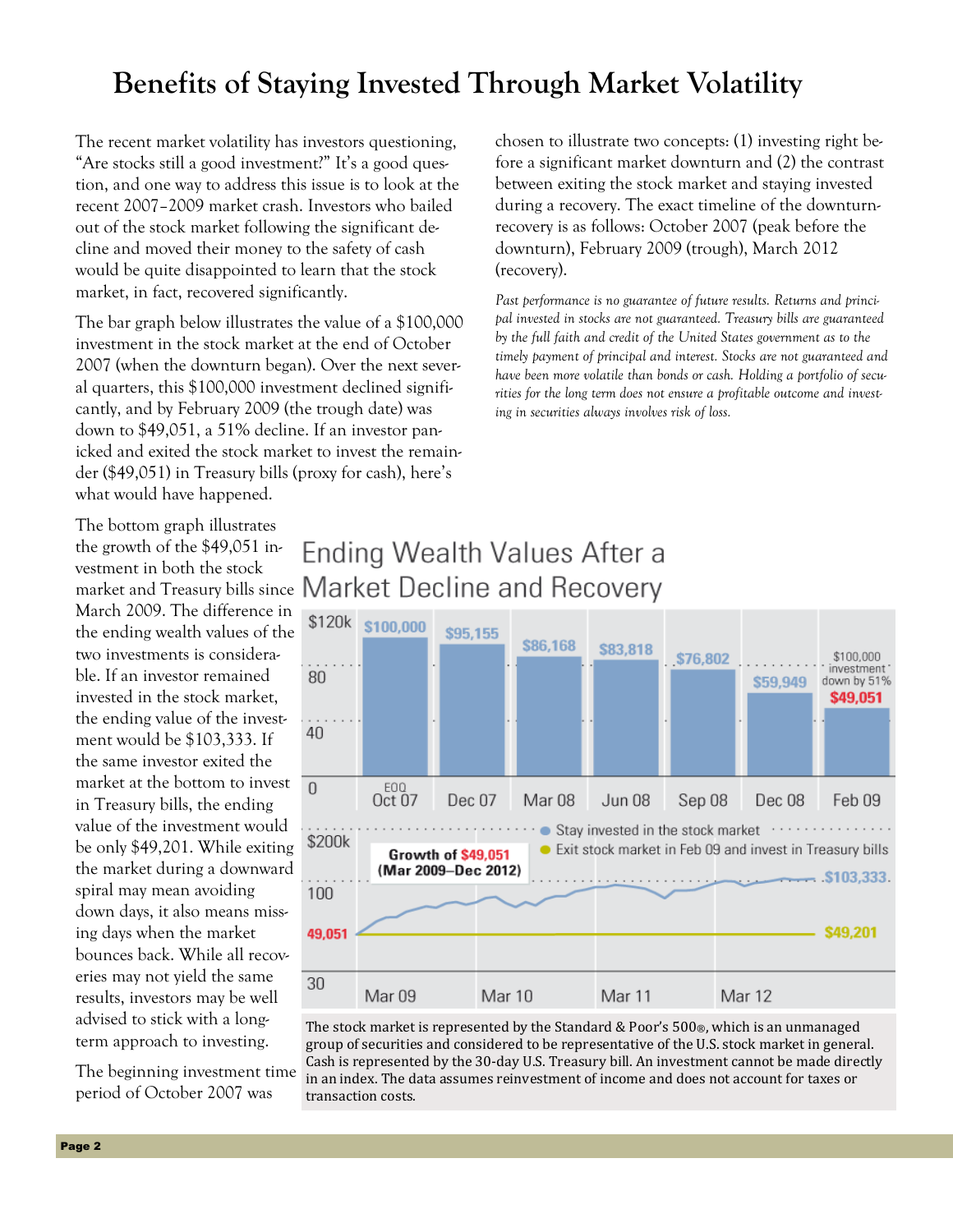## **Do You Have a Plan for Your Digital "Estate"?**

Even people who think they've ticked off all of the usual boxes on their estate-planning to-do lists may have overlooked an increasingly important component of the process: ensuring the proper management and orderly transfer of their digital assets. Just as traditional estate-planning relates to the management and transfer of financial accounts and hard assets, digital estateplanning encompasses digital possessions, including data stored on tangible digital devices (computers and smartphones), data stored in the cloud, and online user accounts.

Digital estate planning is, in many respects, more complicated than traditional estate planning. The field of digital estate planning is evolving rapidly, as are digital providers' policies on what should happen to digital assets that are left behind. Digital assets are also governed by a complex web of rapidly evolving laws, both at the state and federal levels. Precisely because of all the potential complications, it's important to take a few minutes and get a plan in order. Here are several key steps to take.

**1) Conduct a Digital 'Fire Drill.'** A good first step in the digital estate-planning process is to conduct a digital fire drill, which tends to jog your memory about what digital assets you deem important. Consider the following questions. What valuable items would you lose if your computer was lost or stolen today? If you were in an accident, would your loved ones be able to gain access to your valuable or significant digital information while you were incapacitated? If you were to die today, to what valuable or significant digital property would you like your loved ones to have access?

**2) Take an Inventory of Your Assets.** The next mustdo is to create an inventory of the digital assets you named during the fire drill. Document the item/ account name as well as user names and passwords associated with that item. Among the items to document in your digital inventory are: digital devices such as

computers and smartphones, data-storage devices or media, electronically stored data, including online financial records, whether stored in the cloud or on your device, user accounts, domain names, and intellectual property in electronic format. This document would be chock-full of sensitive information, so keeping it safe is crucial. A printed document should be stored in a safe or safe deposit box, and an electronic document should, of course, be password protected.

**3) Back It Up.** We've all been schooled on the importance of regularly backing up digital assets, and estateplanning considerations make it doubly important to do so. Even if a specific device malfunctions, storing digital assets on another storage device or in the cloud helps ensure the longevity of those assets. Moreover, online account service providers may voluntarily disclose the contents of electronic communications, but they're not compelled to do so. If you want to help ensure that your loved ones have access to the information in your online accounts, backing it up on your own device is a best practice.

**4) Put Your Plan in Writing.** Experts also recommend formalizing your digital estate plan. That means naming a digital executor—someone who can ensure that your digital assets are managed or disposed of in accordance with your wishes after you're gone. If your primary executor is savvy with technology, there's probably no need to name a separate digital executor. But if not, or if you have particularly valuable or special digital property, such as intellectual property, experts advise a separate fiduciary/ executor for digital assets. Depending on the type of property, the fiduciary may also need special powers and authorizations to deal with specific assets.

*This is for information purposes only and should not be construed as legal, tax, or financial planning advice. Please consult a legal, tax, and/or financial professional for advice regarding your personal estate planning situation.* 

*© Loring Ward 2014*